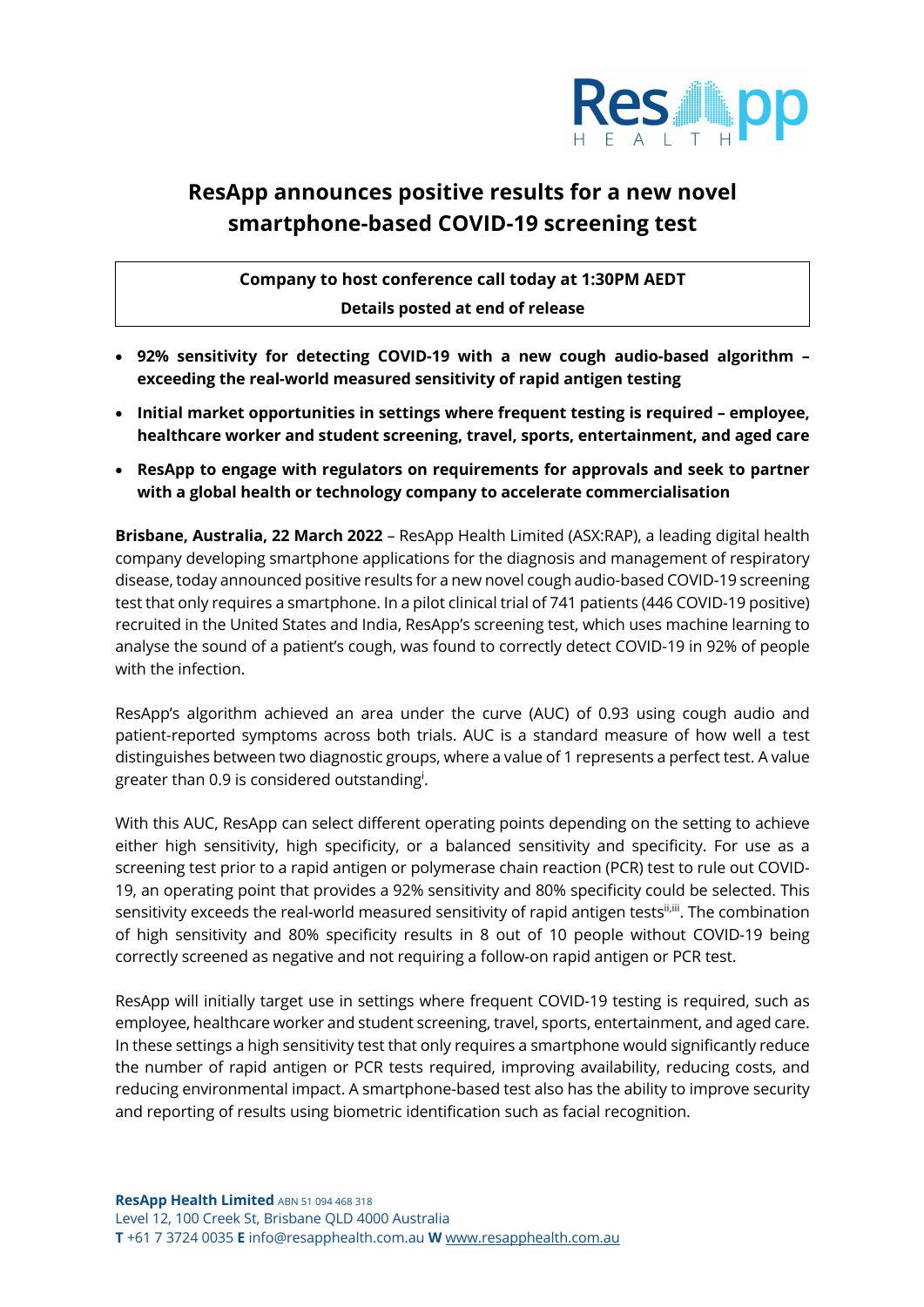

To ensure that the algorithm is specific to COVID-19 it was tested against the Breathe Easy dataset. The Breathe Easy dataset was collected prior to the COVID-19 pandemic and was used to train and validate ResApp's existing regulatory-approved (Australian TGA and CE Mark) ResAppDx product for acute respiratory disease diagnosis. This dataset includes 1,007 patients with a variety of non-COVID-19-related respiratory conditions including upper respiratory tract infections, asthma exacerbations, COPD exacerbations and other viral lung infections including pneumonia. The algorithm achieved greater than 90% specificity for these patients. This important result demonstrates that the algorithm is identifying COVID-19 and not general respiratory illness.

Consistent performance was found in analysis of a range of subgroups, including study arm and location, age, gender, and vaccination status. While genomic sequencing was not available, analysis of the data over two time periods, one where Delta was the dominant variant and another where Omicron was dominant, demonstrated consistent performance. As expected, and similarly to rapid antigen tests, the algorithm showed lower performance in asymptomatic patients, although only a small number (14) of asymptomatic patients were recruited in the trials.

The performance of the algorithm was obtained using K-fold cross-validation to provide an estimate of performance on unseen data. ResApp intends to submit the results for publication in a peer-reviewed journal in the coming weeks.

**Professor Catherine Bennett, Chair of Epidemiology at Deakin University, and a member of ResApp's COVID-19 Scientific Advisory Board** said: *"The sheer scale of this global pandemic and the likely evolution to an endemic disease means we need more scalable diagnostic tools that can balance our current over-reliance on rapid antigen and PCR tests. By rapidly ruling out COVID-19, ResApp's COVID-19 test would significantly reduce the number of rapid antigen and PCR tests required, while still maintaining the disease surveillance needed to manage the continued impact of COVID-19. The simplicity, ease of use and unlimited scalability of ResApp's test will be welcomed by public health officials around the world."*

**Tony Keating, CEO and Managing Director of ResApp** added: *"We are very excited about these preliminary results for detecting COVID-19 using cough audio recorded on a smartphone. These algorithms offer a unique opportunity to provide a rule out screening test for COVID-19 at scale across the world, reducing the distribution challenge, the cost and the environmental impact of rapid antigen and PCR testing. The WHO have recently warned that the pandemic is not over, that health systems globally continue to strain under the current caseload and that we should be prepared for the potential of more dangerous variants to emerge. We intend to accelerate commercialisation by immediately engaging with regulators globally and we have already commenced discussions with global health and technology companies with the goal of rapidly bringing this product to market. These results also build our confidence in the development of patient management and monitoring tools for COVID-19 and expanding our research into long COVID."*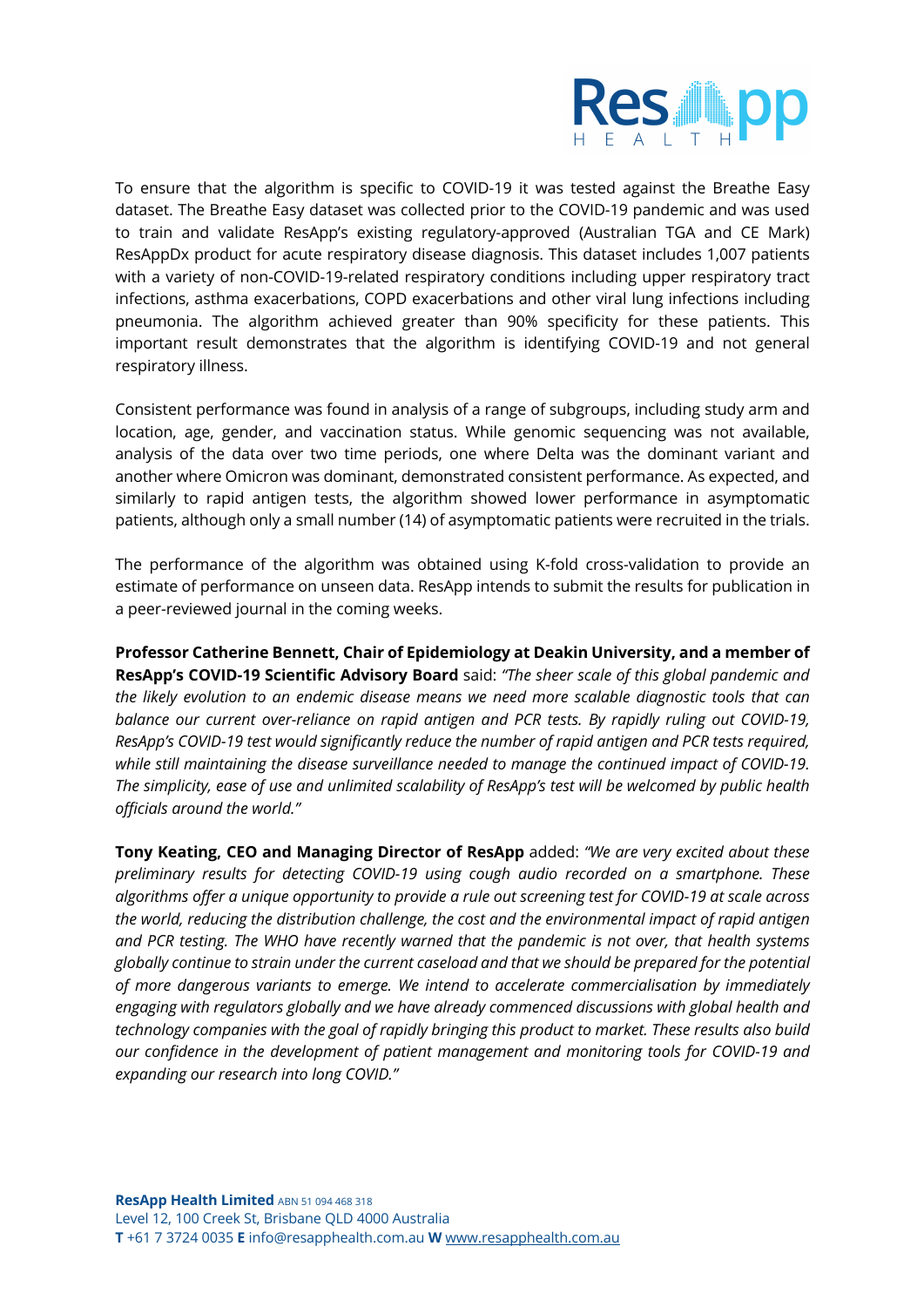

# **Conference call details:**

ResApp will hold a conference call today at 1:30pm Australian Eastern Daylight Time (AEDT) to discuss the above results and welcomes participation from interested parties. Tony Keating, CEO and Managing Director of ResApp, Mike Connell, VP, Commercial of ResApp and Professor Catherine Bennett, a member of ResApp's COVID-19 Scientific Advisory Board will host the call.

To register for the webcast, please follow this link:

## https://us02web.zoom.us/webinar/register/WN\_87-FcpBtTaiHUW97JM3zhA

Registered participants will receive a confirmation email containing the Zoom access link. The call will be recorded and made available on ResApp's website after the call.

###

# **About ResApp's COVID-19 Clinical Trials**

ResApp's COVID-19 clinical trials in the United States and India recruited subjects at multiple sites and environments, including at home, at testing clinics and in hospital. Gold standard, polymerase chain reaction (PCR) testing was used as a reference standard. The trials were run in partnership with Phosphorus (United States), Covid Clinic (United States) and Triomics (India). Details on the studies are available on clinicaltrials.gov (NCT04864535) and Clinical Trials Registry – India (CTRI/2021/09/036581). Refer also to ASX announcements on 11 March 2021, 9 August 2021 and 15 November 2021.

## **About Area under the Curve (AUC), Sensitivity and Specificity Measures**

The area under the receiver operating characteristic (ROC) curve (AUC) is a measure of how well a test can distinguish between two diagnostic groups. AUC takes values from 0 to 1, where a value of 1 reflects a perfectly accurate test. In general, an AUC of 0.5 suggests no discrimination, 0.7 to 0.8 is considered acceptable, 0.8 to 0.9 is considered excellent, and more than 0.9 is considered outstanding<sup>i</sup>. Sensitivity is the proportion of patients with the disease who test positive. Specificity is the proportion of patients without the disease who receive a negative test result.

## **About ResApp Health Limited**

ResApp Health Limited (ASX: RAP) is a leading digital health company developing smartphone applications for the diagnosis and management of respiratory disease. ResApp's machine learning algorithms use sound to diagnose and measure the severity of respiratory conditions without the need for additional accessories or hardware. ResApp's regulatory-approved and clinically validated products include ResAppDx, a smartphone-based acute respiratory disease diagnostic test for use in telehealth, emergency department and primary care settings; and SleepCheck, a smartphone application which allows consumers to self-assess their risk of sleep apnoea. Both products are CE Marked in Europe and TGA approved in Australia. For more information, please visit www.resapphealth.com.au.